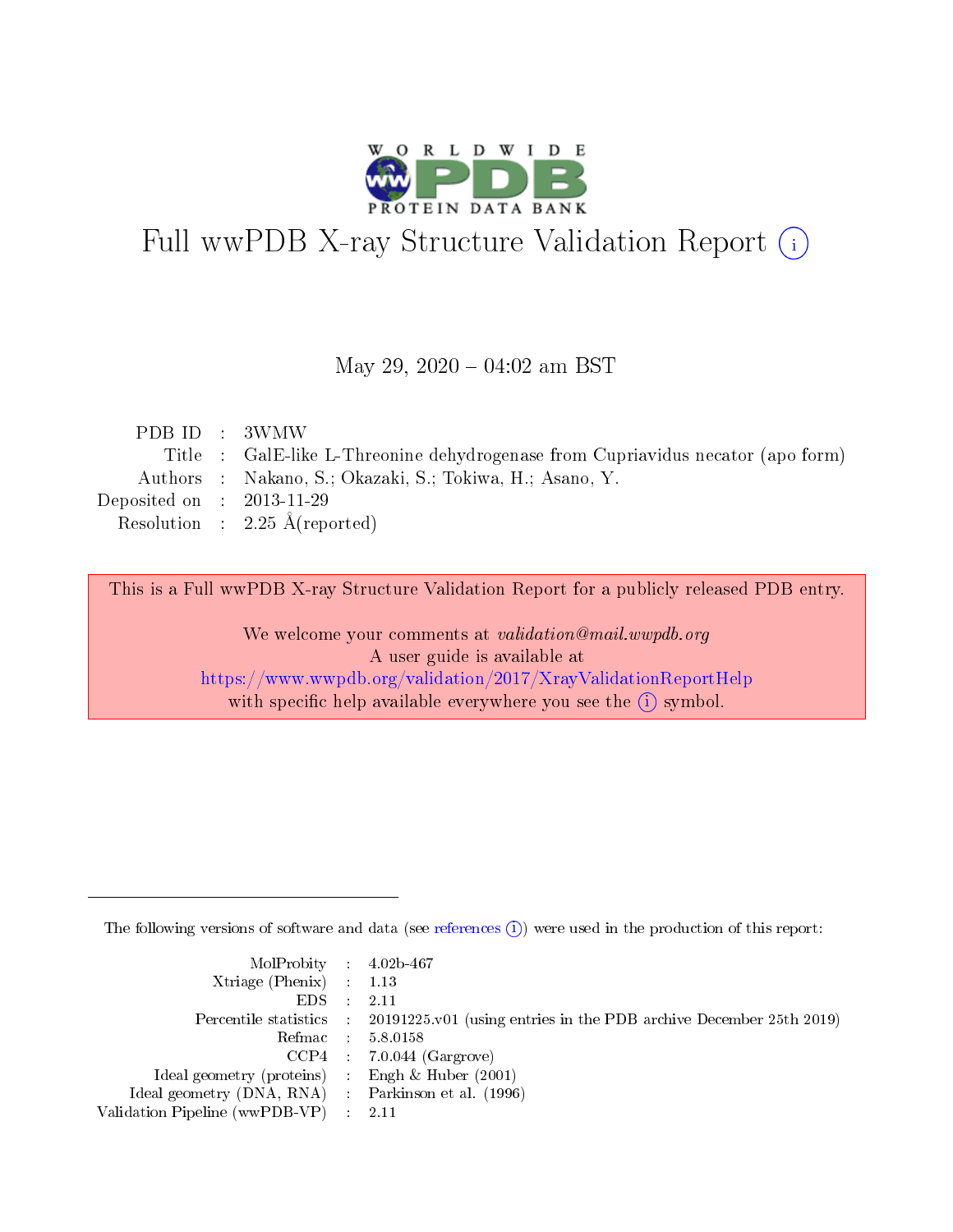# 1 [O](https://www.wwpdb.org/validation/2017/XrayValidationReportHelp#overall_quality)verall quality at a glance  $(i)$

The following experimental techniques were used to determine the structure: X-RAY DIFFRACTION

The reported resolution of this entry is 2.25 Å.

Percentile scores (ranging between 0-100) for global validation metrics of the entry are shown in the following graphic. The table shows the number of entries on which the scores are based.



| Metric                | Whole archive       | Similar resolution                                         |
|-----------------------|---------------------|------------------------------------------------------------|
|                       | (# $\rm{Entries}$ ) | $(\#\text{Entries}, \text{resolution range}(\text{\AA})\)$ |
| $R_{free}$            | 130704              | $1377(2.26-2.26)$                                          |
| Clashscore            | 141614              | $1487(2.26-2.26)$                                          |
| Ramachandran outliers | 138981              | $1449$ $(2.\overline{26-2.26})$                            |
| Sidechain outliers    | 138945              | $1450(2.26-2.26)$                                          |
| RSRZ outliers         | 127900              | $1356(2.26-2.26)$                                          |

The table below summarises the geometric issues observed across the polymeric chains and their fit to the electron density. The red, orange, yellow and green segments on the lower bar indicate the fraction of residues that contain outliers for  $>=3, 2, 1$  and 0 types of geometric quality criteria respectively. A grey segment represents the fraction of residues that are not modelled. The numeric value for each fraction is indicated below the corresponding segment, with a dot representing fractions  $\epsilon=5\%$  The upper red bar (where present) indicates the fraction of residues that have poor fit to the electron density. The numeric value is given above the bar.

| Mol | $Chain$ Length | Quality of chain |     |     |
|-----|----------------|------------------|-----|-----|
|     | 358            | 2%<br>65%        | 11% | 23% |
|     | 358            | 3%<br>61%        | 15% | 22% |

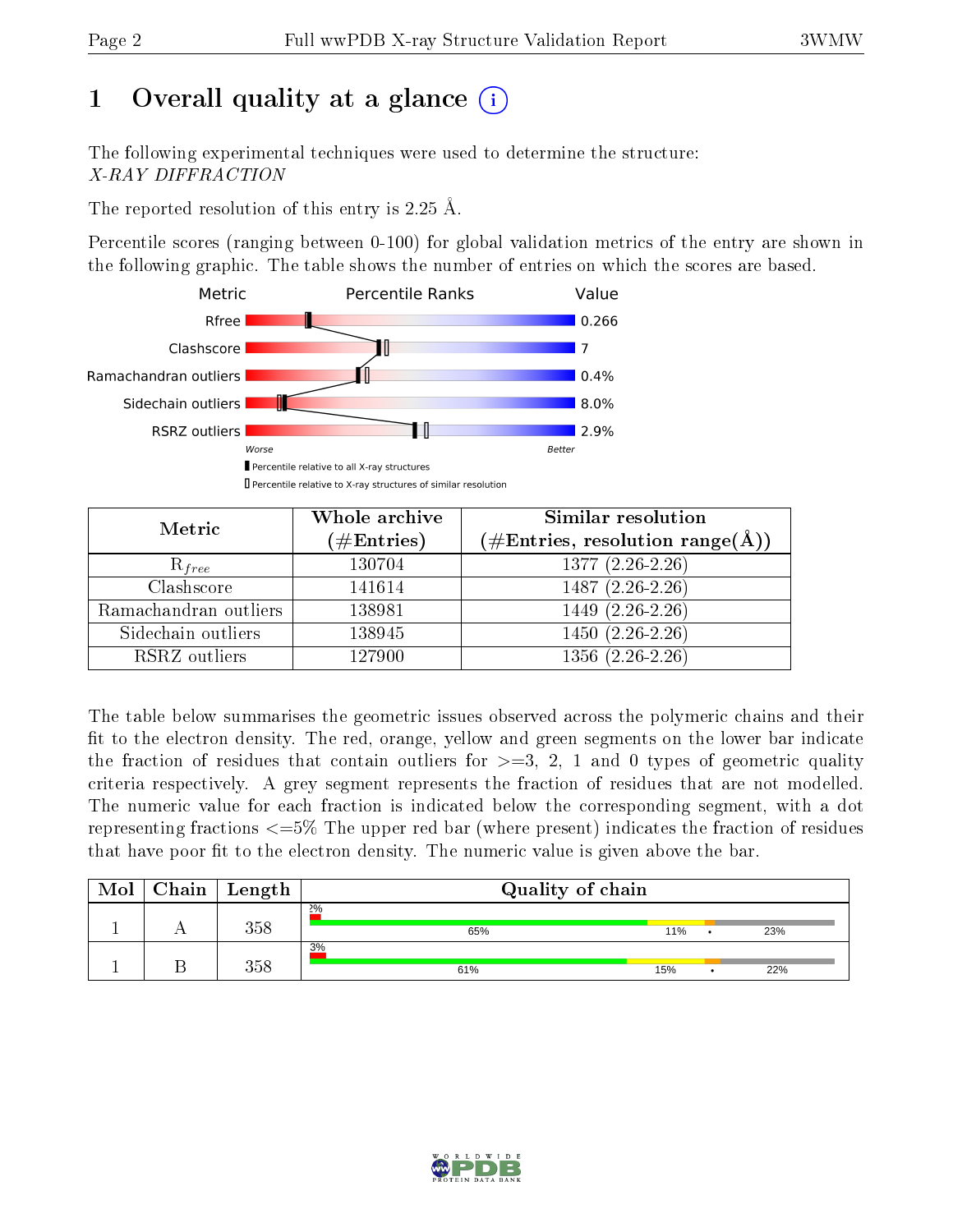# 2 Entry composition (i)

There are 3 unique types of molecules in this entry. The entry contains 4402 atoms, of which 0 are hydrogens and 0 are deuteriums.

In the tables below, the ZeroOcc column contains the number of atoms modelled with zero occupancy, the AltConf column contains the number of residues with at least one atom in alternate conformation and the Trace column contains the number of residues modelled with at most 2 atoms.

|  | $Mol$   Chain   Residues |      |                 | Atoms      |  | $\rm ZeroOcc \mid AltConf \mid Trace$ |  |
|--|--------------------------|------|-----------------|------------|--|---------------------------------------|--|
|  | 277                      |      | Total C N       |            |  |                                       |  |
|  |                          | 2147 | 1368 367 401 11 |            |  |                                       |  |
|  | 278                      |      | Total C N       |            |  |                                       |  |
|  |                          | 2137 | 1364            | 366 396 11 |  |                                       |  |

Molecule 1 is a protein called NAD dependent epimerase/dehydratase.

| Chain            | Residue         | Modelled             | Actual   | Comment               | Reference                            |
|------------------|-----------------|----------------------|----------|-----------------------|--------------------------------------|
| А                | $-19$           | <b>MET</b>           | ÷.       | <b>EXPRESSION TAG</b> | Q0K312<br>UNP                        |
| $\boldsymbol{A}$ | $-18$           | <b>GLY</b>           |          | <b>EXPRESSION TAG</b> | Q0K312<br>UNP                        |
| $\bf{A}$         | $-17$           | <b>SER</b>           | L.       | <b>EXPRESSION TAG</b> | <b>UNP</b><br>Q0K312                 |
| $\bf{A}$         | $-16$           | <b>SER</b>           | L.       | <b>EXPRESSION TAG</b> | Q0K312<br>UNP                        |
| $\bf{A}$         | $\mbox{-}15$    | <b>HIS</b>           | ÷,       | <b>EXPRESSION TAG</b> | Q0K312<br>UNP                        |
| $\overline{A}$   | $-14$           | <b>HIS</b>           | $\equiv$ | <b>EXPRESSION TAG</b> | Q0K312<br><b>UNP</b>                 |
| $\overline{A}$   | $-13$           | $\overline{HIS}$     | ÷,       | <b>EXPRESSION TAG</b> | Q0K312<br>UNP                        |
| $\bf{A}$         | $-12$           | <b>HIS</b>           | ÷.       | <b>EXPRESSION TAG</b> | Q0K312<br>UNP                        |
| $\bf{A}$         | $-11$           | <b>HIS</b>           |          | <b>EXPRESSION TAG</b> | Q0K312<br><b>UNP</b>                 |
| $\boldsymbol{A}$ | $-10$           | <b>HIS</b>           |          | <b>EXPRESSION TAG</b> | <b>UNP</b><br>Q <sub>0</sub> K312    |
| $\boldsymbol{A}$ | -9              | <b>SER</b>           |          | <b>EXPRESSION TAG</b> | <b>UNP</b><br>Q0K312                 |
| $\bf{A}$         | $\mbox{-}8$     | <b>SER</b>           | ÷.       | <b>EXPRESSION TAG</b> | <b>UNP</b><br>Q0K312                 |
| $\bf{A}$         | $-7$            | <b>GLY</b>           | ÷.       | <b>EXPRESSION TAG</b> | Q0K312<br>UNP                        |
| $\boldsymbol{A}$ | $-6$            | <b>LEU</b>           | ÷,       | <b>EXPRESSION TAG</b> | UNP<br>Q0K312                        |
| $\overline{A}$   | $-5$            | <b>VAL</b>           | $\equiv$ | <b>EXPRESSION TAG</b> | Q0K312<br><b>UNP</b>                 |
| $\bf{A}$         | $-4$            | <b>PRO</b>           | $\equiv$ | <b>EXPRESSION TAG</b> | Q0K312<br>UNP                        |
| $\overline{A}$   | $\overline{-3}$ | $\overline{\rm ARG}$ | L,       | EXPRESSION TAG        | Q0K312<br><b>UNP</b>                 |
| $\bf{A}$         | $-2$            | <b>GLY</b>           | L.       | <b>EXPRESSION TAG</b> | Q0K312<br><b>UNP</b>                 |
| $\boldsymbol{A}$ | $\overline{-1}$ | SER                  |          | <b>EXPRESSION TAG</b> | <b>UNP</b><br>$\sqrt{\text{Q0K312}}$ |
| $\boldsymbol{A}$ | $\overline{0}$  | <b>HIS</b>           |          | <b>EXPRESSION TAG</b> | Q0K312<br><b>UNP</b>                 |
| $\bf{A}$         | 319             | <b>ASP</b>           |          | <b>EXPRESSION TAG</b> | <b>UNP</b><br>Q0K312                 |
| $\overline{A}$   | 320             | PRO                  | ÷.       | EXPRESSION TAG        | Q <sub>0</sub> K312<br><b>UNP</b>    |
| $\bf{A}$         | 321             | ALA                  | $\equiv$ | <b>EXPRESSION TAG</b> | Q0K312<br><b>UNP</b>                 |
| $\overline{A}$   | 322             | ALA                  | L.       | <b>EXPRESSION TAG</b> | $Q0K31\overline{2}$<br>UNP           |
| $\bf{A}$         | 323             | <b>ASN</b>           | L,       | <b>EXPRESSION TAG</b> | UNP Q0K312                           |
|                  |                 |                      |          |                       |                                      |

There are 80 discrepancies between the modelled and reference sequences:

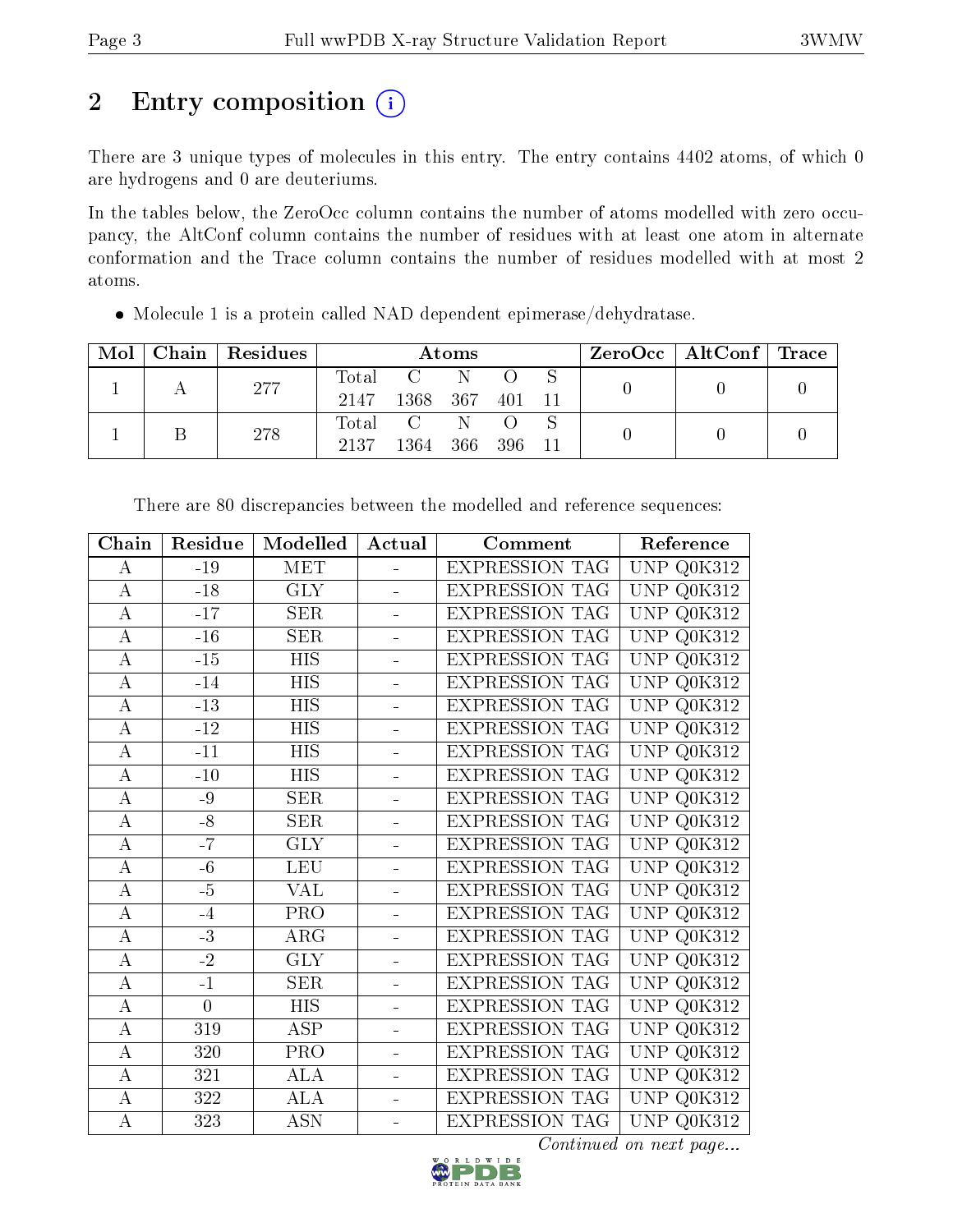|--|--|

| Chain                   | Residue        | Communica from precious page<br>Modelled | Actual                   | Comment               | Reference                             |
|-------------------------|----------------|------------------------------------------|--------------------------|-----------------------|---------------------------------------|
| А                       | 324            | <b>LYS</b>                               |                          | EXPRESSION TAG        | $\overline{\text{UNP Q0K}}$ 312       |
| А                       | 325            | ALA                                      | ÷                        | <b>EXPRESSION TAG</b> | UNP<br>Q0K312                         |
| Α                       | 326            | ARG                                      | $\frac{1}{2}$            | <b>EXPRESSION TAG</b> | UNP Q0K312                            |
| А                       | 327            | <b>LYS</b>                               | $\blacksquare$           | <b>EXPRESSION TAG</b> | UNP<br>Q0K312                         |
| А                       | 328            | GLU                                      | $\blacksquare$           | <b>EXPRESSION TAG</b> | UNP<br>Q0K312                         |
| А                       | 329            | ALA                                      |                          | <b>EXPRESSION TAG</b> | <b>UNP</b><br>Q0K312                  |
| A                       | 330            | <b>GLU</b>                               |                          | <b>EXPRESSION TAG</b> | UNP<br>Q0K312                         |
| А                       | 331            | <b>LEU</b>                               |                          | <b>EXPRESSION TAG</b> | UNP<br>Q0K312                         |
| А                       | 332            | <b>ALA</b>                               | $\blacksquare$           | <b>EXPRESSION TAG</b> | UNP<br>Q0K312                         |
| A                       | 333            | ALA                                      |                          | <b>EXPRESSION TAG</b> | UNP Q0K312                            |
| $\boldsymbol{A}$        | 334            | ALA                                      | $\blacksquare$           | <b>EXPRESSION TAG</b> | UNP<br>Q0K312                         |
| А                       | 335            | <b>THR</b>                               |                          | <b>EXPRESSION TAG</b> | <b>UNP</b><br>Q <sub>0</sub> K312     |
| А                       | 336            | ALA                                      | $\overline{\phantom{0}}$ | <b>EXPRESSION TAG</b> | UNP<br>Q0K312                         |
| А                       | 337            | GLU                                      |                          | <b>EXPRESSION TAG</b> | <b>UNP</b><br>Q0K312                  |
| $\boldsymbol{A}$        | 338            | <b>GLN</b>                               | ÷                        | <b>EXPRESSION TAG</b> | UNP<br>Q0K312                         |
| B                       | $-19$          | MET                                      |                          | <b>EXPRESSION TAG</b> | $\overline{\text{UNP}}$ Q0K312        |
| B                       | $-18$          | <b>GLY</b>                               | ÷                        | <b>EXPRESSION TAG</b> | UNP<br>Q0K312                         |
| B                       | $-17$          | <b>SER</b>                               | $\overline{a}$           | <b>EXPRESSION TAG</b> | <b>UNP</b><br>Q0K312                  |
| B                       | $-16$          | <b>SER</b>                               | $\overline{\phantom{0}}$ | <b>EXPRESSION TAG</b> | <b>UNP</b><br>Q0K312                  |
| $\boldsymbol{B}$        | $-15$          | <b>HIS</b>                               | $\overline{\phantom{0}}$ | <b>EXPRESSION TAG</b> | <b>UNP</b><br>Q0K312                  |
| B                       | $-14$          | <b>HIS</b>                               | $\blacksquare$           | <b>EXPRESSION TAG</b> | $\ensuremath{\mathrm{UNP}}$<br>Q0K312 |
| B                       | $-13$          | <b>HIS</b>                               | $\blacksquare$           | <b>EXPRESSION TAG</b> | UNP<br>Q0K312                         |
| $\, {\bf B}$            | $-12$          | HIS                                      |                          | <b>EXPRESSION TAG</b> | UNP<br>Q0K312                         |
| $\, {\bf B}$            | $-11$          | <b>HIS</b>                               | ÷                        | <b>EXPRESSION TAG</b> | UNP<br>Q0K312                         |
| $\boldsymbol{B}$        | $-10$          | <b>HIS</b>                               |                          | <b>EXPRESSION TAG</b> | <b>UNP</b><br>Q0K312                  |
| $\boldsymbol{B}$        | $-9$           | <b>SER</b>                               | ÷                        | <b>EXPRESSION TAG</b> | UNP<br>Q0K312                         |
| B                       | $-8$           | <b>SER</b>                               |                          | <b>EXPRESSION TAG</b> | U <sub>NP</sub><br>Q0K312             |
| $\boldsymbol{B}$        | $-7$           | <b>GLY</b>                               | $\blacksquare$           | <b>EXPRESSION TAG</b> | UNP<br>Q0K312                         |
| $\overline{\mathrm{B}}$ | $-6$           | LEU                                      |                          | <b>EXPRESSION TAG</b> | $\overline{\text{UNP Q0K}}312$        |
| Β                       | $-5$           | VAL                                      |                          | <b>EXPRESSION TAG</b> | UNP Q0K312                            |
| $\boldsymbol{B}$        | $-4$           | <b>PRO</b>                               |                          | <b>EXPRESSION TAG</b> | $\overline{\text{UNP Q0K312}}$        |
| $\boldsymbol{B}$        | $-3$           | $\rm{ARG}$                               |                          | <b>EXPRESSION TAG</b> | UNP Q0K312                            |
| $\boldsymbol{B}$        | $-2$           | $\overline{\text{GLY}}$                  |                          | <b>EXPRESSION TAG</b> | UNP Q0K312                            |
| B                       | $-1$           | <b>SER</b>                               |                          | <b>EXPRESSION TAG</b> | UNP Q0K312                            |
| $\, {\bf B}$            | $\overline{0}$ | <b>HIS</b>                               |                          | <b>EXPRESSION TAG</b> | $\overline{\text{UNP}}$ Q0K312        |
| Β                       | 319            | $\overline{\rm ASP}$                     | ÷                        | <b>EXPRESSION TAG</b> | UNP Q0K312                            |
| B                       | 320            | PRO                                      | $\overline{\phantom{0}}$ | <b>EXPRESSION TAG</b> | UNP Q0K312                            |
| Β                       | 321            | ALA                                      | -                        | <b>EXPRESSION TAG</b> | UNP Q0K312                            |
| $\boldsymbol{B}$        | 322            | ALA                                      | $\blacksquare$           | <b>EXPRESSION TAG</b> | UNP Q0K312                            |
| Β                       | 323            | <b>ASN</b>                               | -                        | <b>EXPRESSION TAG</b> | UNP Q0K312                            |
| $\boldsymbol{B}$        | 324            | LYS.                                     | $\blacksquare$           | <b>EXPRESSION TAG</b> | UNP Q0K312                            |
| $\boldsymbol{B}$        | 325            | ALA                                      | $\blacksquare$           | <b>EXPRESSION TAG</b> | UNP Q0K312                            |

Continued from previous page.

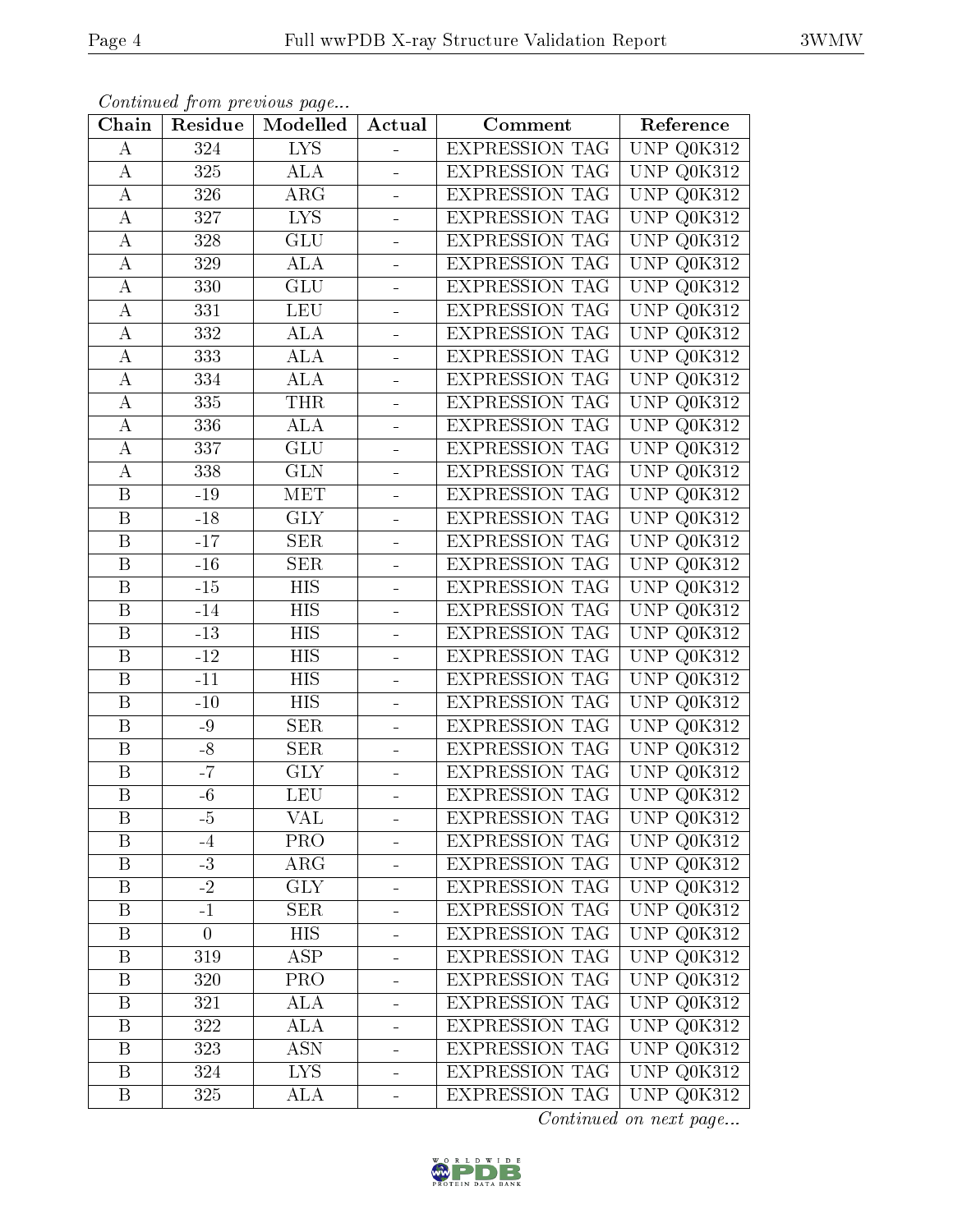|--|

| Chain | Residue | Modelled   | Actual | Comment               | Reference  |
|-------|---------|------------|--------|-----------------------|------------|
| B     | 326     | $\rm{ARG}$ |        | <b>EXPRESSION TAG</b> | UNP Q0K312 |
| B     | 327     | <b>LYS</b> |        | <b>EXPRESSION TAG</b> | UNP Q0K312 |
| B     | 328     | <b>GLU</b> |        | <b>EXPRESSION TAG</b> | UNP Q0K312 |
| Β     | 329     | ALA        |        | <b>EXPRESSION TAG</b> | UNP Q0K312 |
| B     | 330     | GLU        |        | <b>EXPRESSION TAG</b> | UNP Q0K312 |
| B     | 331     | <b>LEU</b> |        | <b>EXPRESSION TAG</b> | UNP Q0K312 |
| B     | 332     | ALA        |        | <b>EXPRESSION TAG</b> | UNP Q0K312 |
| B     | 333     | <b>ALA</b> |        | <b>EXPRESSION TAG</b> | UNP Q0K312 |
| B     | 334     | <b>ALA</b> |        | <b>EXPRESSION TAG</b> | UNP Q0K312 |
| B     | 335     | <b>THR</b> |        | <b>EXPRESSION TAG</b> | UNP Q0K312 |
| B     | 336     | <b>ALA</b> |        | <b>EXPRESSION TAG</b> | UNP Q0K312 |
| B     | 337     | GLU        |        | <b>EXPRESSION TAG</b> | UNP Q0K312 |
| B     | 338     | <b>GLN</b> |        | <b>EXPRESSION TAG</b> | UNP Q0K312 |

Continued from previous page...

Molecule 2 is CALCIUM ION (three-letter code: CA) (formula: Ca).

|  | $Mol$   Chain   Residues | Atoms    | $ZeroOcc$   AltConf |
|--|--------------------------|----------|---------------------|
|  |                          | Total Ca |                     |
|  |                          | Total Ca |                     |

 $\bullet\,$  Molecule 3 is water.

|  | $Mol$   Chain   Residues | Atoms               | $ZeroOcc \   \ AltConf \  $ |
|--|--------------------------|---------------------|-----------------------------|
|  | 64                       | Total O<br>64<br>64 |                             |
|  | $50\,$                   | Total<br>50<br>50   |                             |

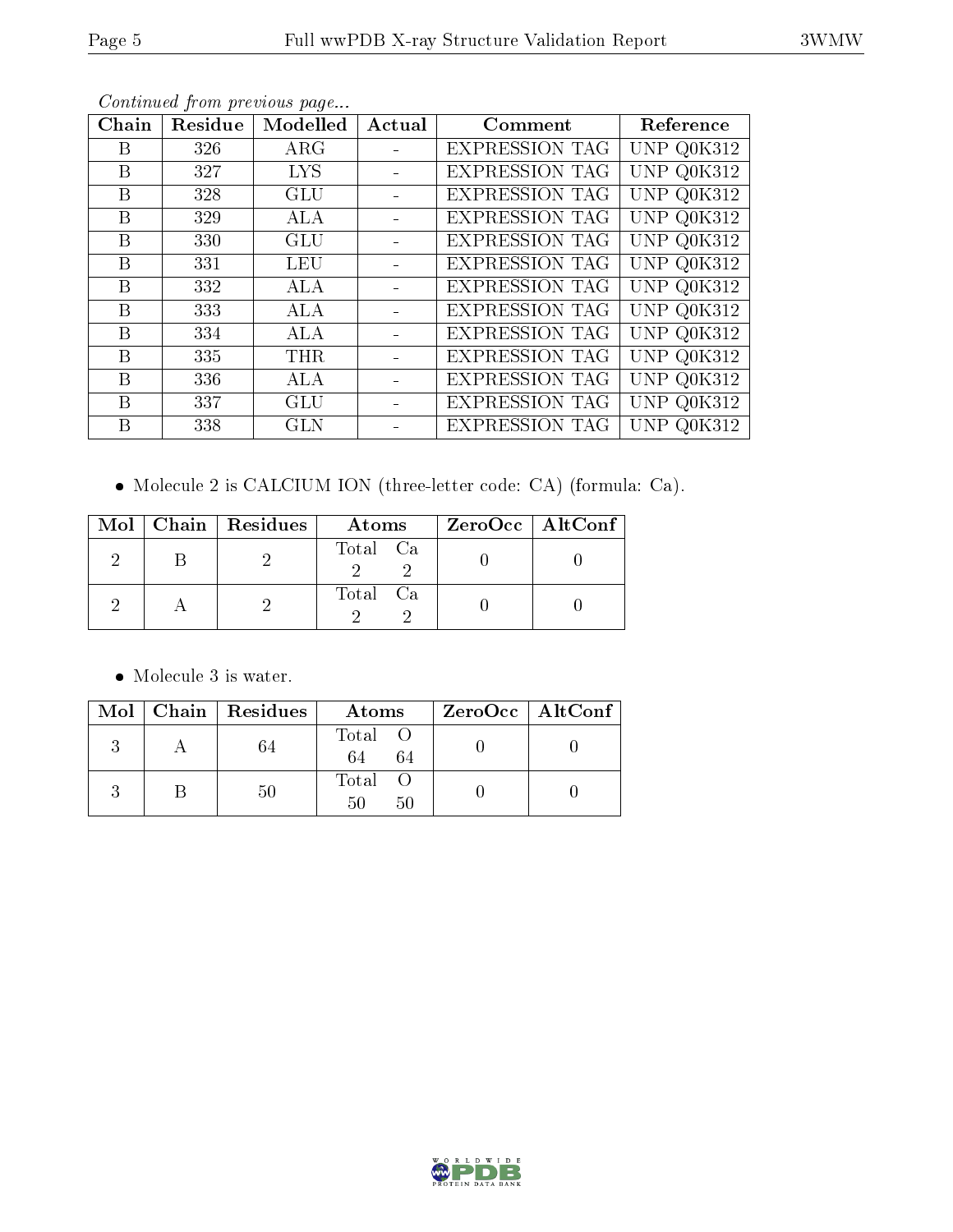# 3 Residue-property plots  $(i)$

These plots are drawn for all protein, RNA and DNA chains in the entry. The first graphic for a chain summarises the proportions of the various outlier classes displayed in the second graphic. The second graphic shows the sequence view annotated by issues in geometry and electron density. Residues are color-coded according to the number of geometric quality criteria for which they contain at least one outlier: green  $= 0$ , yellow  $= 1$ , orange  $= 2$  and red  $= 3$  or more. A red dot above a residue indicates a poor fit to the electron density (RSRZ  $> 2$ ). Stretches of 2 or more consecutive residues without any outlier are shown as a green connector. Residues present in the sample, but not in the model, are shown in grey.



• Molecule 1: NAD dependent epimerase/dehydratase

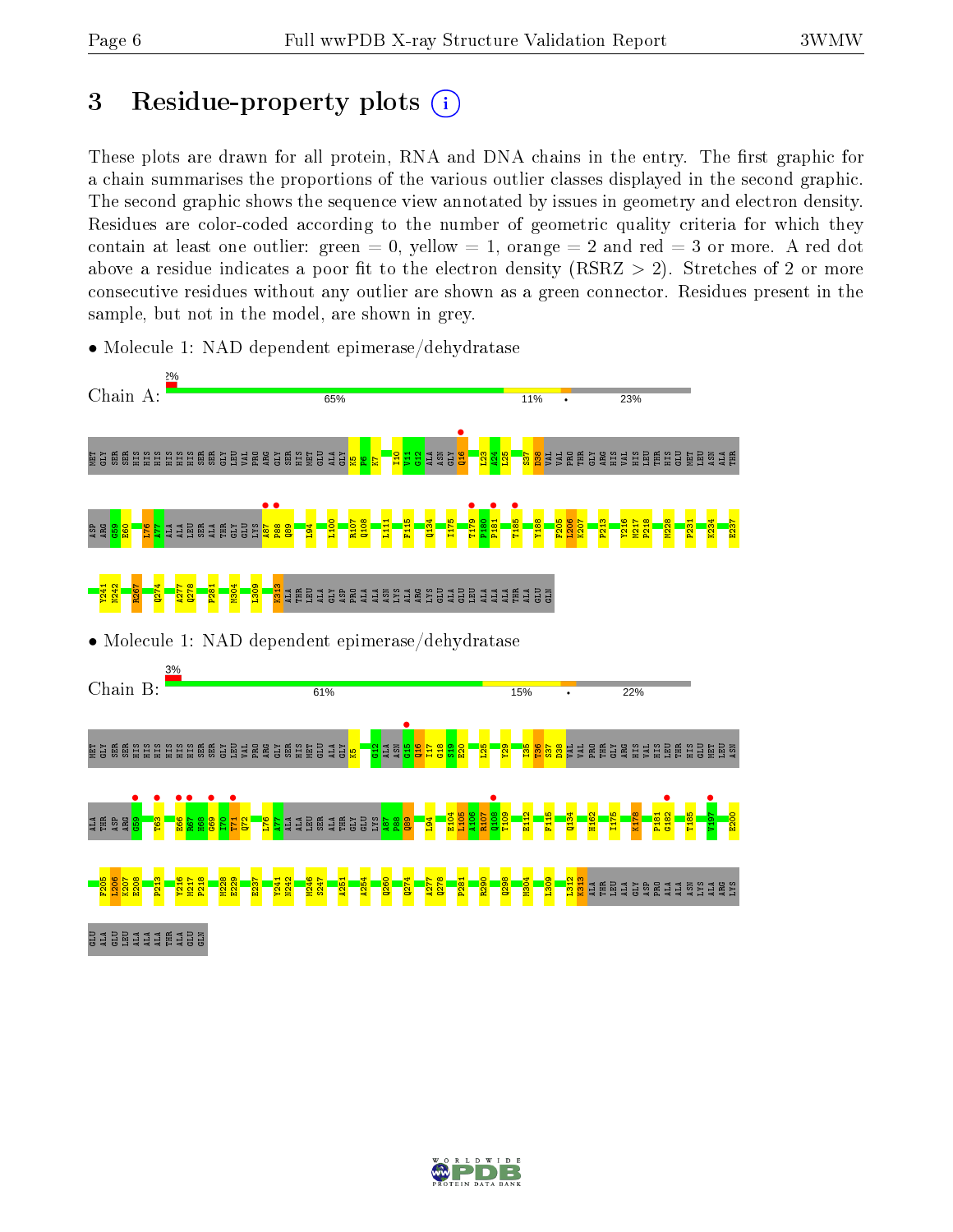# 4 Data and refinement statistics  $(i)$

| Property                                                   | Value                                                    | Source                       |
|------------------------------------------------------------|----------------------------------------------------------|------------------------------|
| Space group                                                | P 21 21 21                                               | Depositor                    |
| Cell constants                                             | $73.01\text{\AA}$ 83.49Å 106.20Å                         | Depositor                    |
| a, b, c, $\alpha$ , $\beta$ , $\gamma$                     | $90.00^{\circ}$<br>$90.00^\circ$<br>$90.00^\circ$        |                              |
| Resolution $(A)$                                           | $-2.25$<br>48.80                                         | Depositor                    |
|                                                            | $-2.25$<br>48.81                                         | <b>EDS</b>                   |
| % Data completeness                                        | 99.6 (48.80-2.25)                                        | Depositor                    |
| (in resolution range)                                      | 99.6 (48.81-2.25)                                        | <b>EDS</b>                   |
| $R_{merge}$                                                | (Not available)                                          | Depositor                    |
| $\mathrm{R}_{sym}$                                         | $(No\bar{t}$ available)                                  | Depositor                    |
| $\langle I/\sigma(I) \rangle$ <sup>1</sup>                 | $8.91$ (at 2.24Å)                                        | Xtriage                      |
| Refinement program                                         | REFMAC 5.7.0029                                          | Depositor                    |
| $R, R_{free}$                                              | $0.227$ , $0.264$                                        | Depositor                    |
|                                                            | 0.231<br>0.266                                           | DCC                          |
| $R_{free}$ test set                                        | 1575 reflections $(5.04\%)$                              | wwPDB-VP                     |
| Wilson B-factor $(A^2)$                                    | 32.4                                                     | Xtriage                      |
| Anisotropy                                                 | 0.077                                                    | Xtriage                      |
| Bulk solvent $k_{sol}$ (e/Å <sup>3</sup> ), $B_{sol}(A^2)$ | $0.32$ , $38.4$                                          | <b>EDS</b>                   |
| L-test for twinning <sup>2</sup>                           | $\langle  L  \rangle = 0.53, \langle L^2 \rangle = 0.37$ | Xtriage                      |
| Estimated twinning fraction                                | No twinning to report.                                   | $\overline{\text{X}}$ triage |
| $\overline{F_o}, \overline{F_c}$ correlation               | 0.94                                                     | <b>EDS</b>                   |
| Total number of atoms                                      | 4402                                                     | wwPDB-VP                     |
| Average B, all atoms $(A^2)$                               | 36.0                                                     | wwPDB-VP                     |

Xtriage's analysis on translational NCS is as follows: The analyses of the Patterson function reveals a significant off-origin peak that is 52.66  $\%$  of the origin peak, indicating pseudo-translational symmetry. The chance of finding a peak of this or larger height randomly in a structure without pseudo-translational symmetry is equal to 4.7125e-05. The detected translational NCS is most likely also responsible for the elevated intensity ratio.

<sup>&</sup>lt;sup>2</sup>Theoretical values of  $\langle |L| \rangle$ ,  $\langle L^2 \rangle$  for acentric reflections are 0.5, 0.333 respectively for untwinned datasets, and 0.375, 0.2 for perfectly twinned datasets.



<span id="page-6-1"></span><span id="page-6-0"></span><sup>1</sup> Intensities estimated from amplitudes.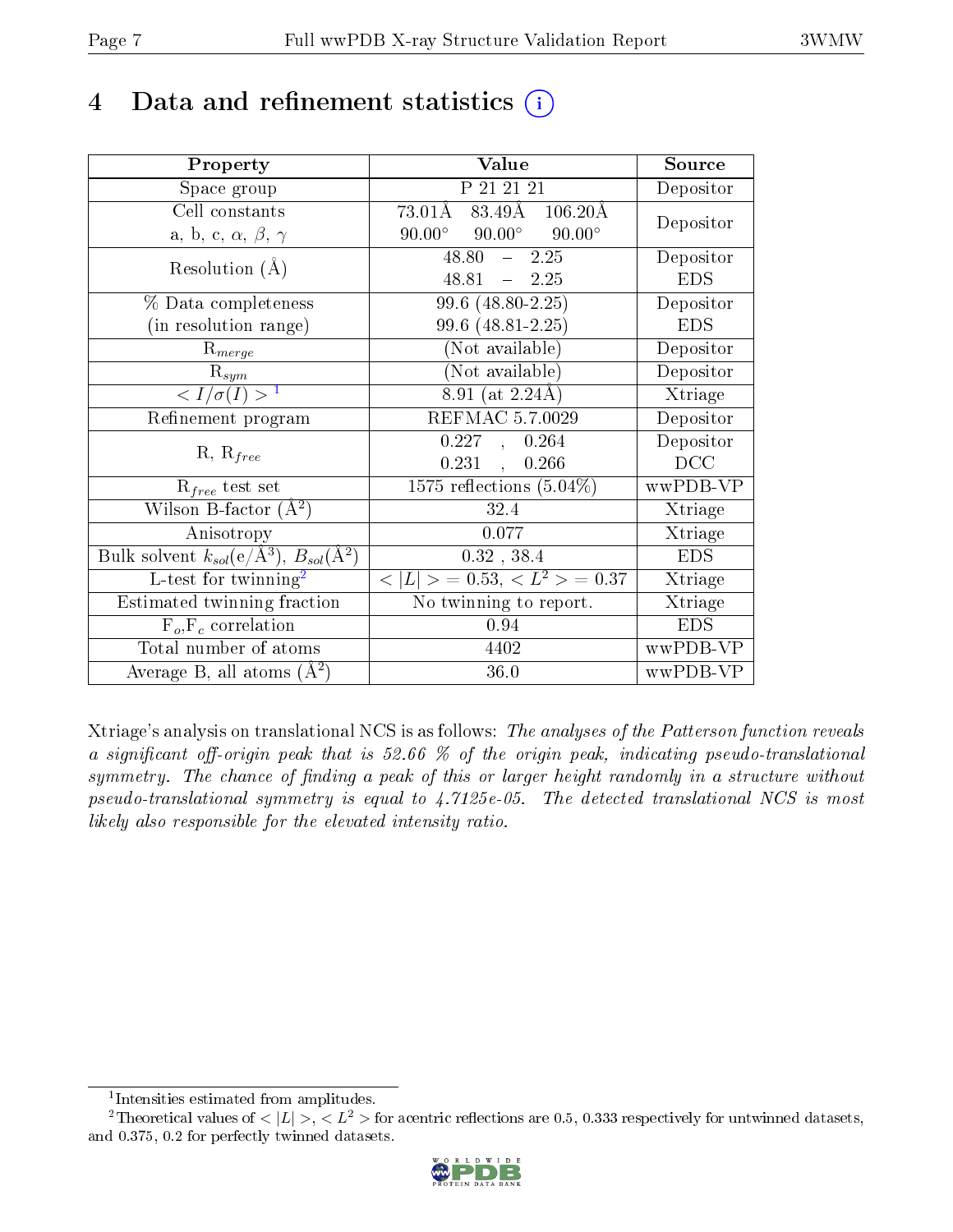# 5 Model quality  $(i)$

## 5.1 Standard geometry  $\overline{()}$

Bond lengths and bond angles in the following residue types are not validated in this section: CA

The Z score for a bond length (or angle) is the number of standard deviations the observed value is removed from the expected value. A bond length (or angle) with  $|Z| > 5$  is considered an outlier worth inspection. RMSZ is the root-mean-square of all Z scores of the bond lengths (or angles).

| Chain<br>Mol |      |             | Bond lengths | Bond angles |             |
|--------------|------|-------------|--------------|-------------|-------------|
|              |      | <b>RMSZ</b> | $\# Z  > 5$  | RMSZ        | $\ Z\  > 5$ |
|              |      | 0.47        | 0/2200       | 0.59        | 0/2995      |
|              | R    | 0.44        | 0/2190       | 0.60        | 0/2979      |
| AΠ           | A 11 | 0.45        | /4390        | 0.60        | /5974       |

Chiral center outliers are detected by calculating the chiral volume of a chiral center and verifying if the center is modelled as a planar moiety or with the opposite hand.A planarity outlier is detected by checking planarity of atoms in a peptide group, atoms in a mainchain group or atoms of a sidechain that are expected to be planar.

|  | Mol   Chain   $\#\text{Chirality outliers}$   $\#\text{Planarity outliers}$ |
|--|-----------------------------------------------------------------------------|
|  |                                                                             |
|  |                                                                             |
|  |                                                                             |

There are no bond length outliers.

There are no bond angle outliers.

There are no chirality outliers.

All (2) planarity outliers are listed below:

| Mol | Chain | $\operatorname{Res}% \left( \mathcal{N}\right) \equiv\operatorname{Res}(\mathcal{N}_{0},\mathcal{N}_{0})$ |      | Type   Group |
|-----|-------|-----------------------------------------------------------------------------------------------------------|------|--------------|
|     |       |                                                                                                           | LY S | Peptide      |
|     |       |                                                                                                           | GEN  | Peptide      |

## 5.2 Too-close contacts  $\binom{1}{1}$

In the following table, the Non-H and H(model) columns list the number of non-hydrogen atoms and hydrogen atoms in the chain respectively. The H(added) column lists the number of hydrogen atoms added and optimized by MolProbity. The Clashes column lists the number of clashes within the asymmetric unit, whereas Symm-Clashes lists symmetry related clashes.

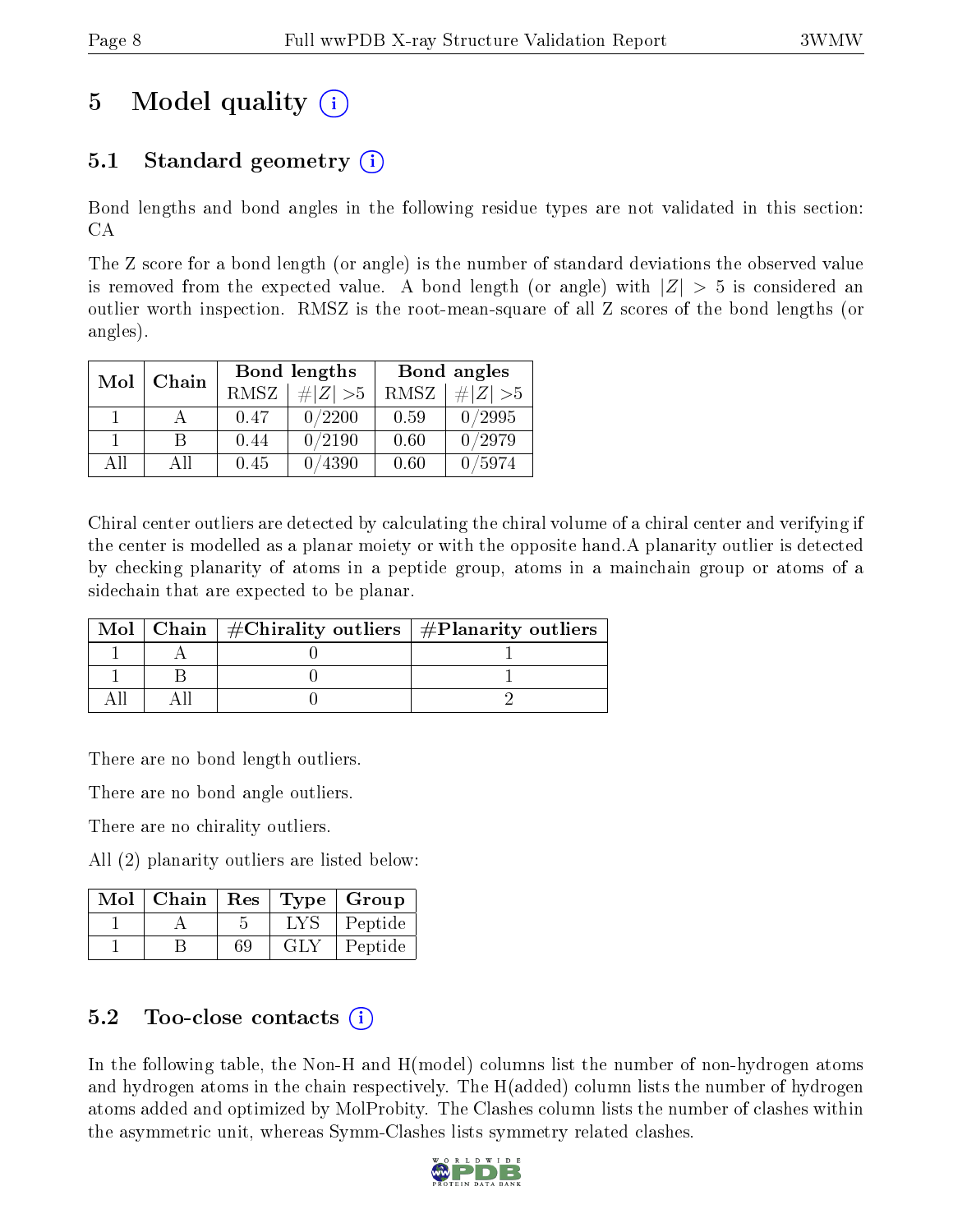|   |      | Mol   Chain   Non-H   H(model)   H(added) |      |    | $Clashes$   Symm-Clashes |
|---|------|-------------------------------------------|------|----|--------------------------|
|   | 2147 |                                           | 2105 | 26 |                          |
|   | 2137 |                                           | 2089 | 36 |                          |
|   |      |                                           |      |    |                          |
|   |      |                                           |      |    |                          |
|   | 64   |                                           |      |    |                          |
| В | 50   |                                           |      |    |                          |
|   | 4402 |                                           | 4194 |    |                          |

The all-atom clashscore is defined as the number of clashes found per 1000 atoms (including hydrogen atoms). The all-atom clashscore for this structure is 7.

All (61) close contacts within the same asymmetric unit are listed below, sorted by their clash magnitude.

| Atom-1                      | Atom-2                      | Interatomic       | Clash             |
|-----------------------------|-----------------------------|-------------------|-------------------|
|                             |                             | distance $(\AA)$  | overlap $(A)$     |
| 1: A:267: ARG:HG3           | 1: A:267: ARG: HH11         | 1.30              | 0.96              |
| 1:B:71:THR:HG22             | 1:B:72:GLN:HG3              | 1.54              | 0.88              |
| 1:B:107:ARG:HG2             | 1:B:107:ARG:HH11            | 1.36              | 0.87              |
| 1:B:107:ARG:CG              | 1:B:107:ARG:HH11            | 1.96              | 0.78              |
| 1:B:104:GLU:OE2             | 1:B:107:ARG:NH1             | 2.20              | 0.75              |
| 1:B:107:ARG:HG2             | 1:B:107:ARG:NH1             | 1.99              | 0.74              |
| 1:B:16:GLN:HG2              | 1:B:17:ILE:N                | 2.04              | 0.71              |
| $1:A:267:ARG:\overline{CG}$ | 1:A:267:ARG:HH11            | $\overline{2.05}$ | $\overline{0.68}$ |
| 1:A:267:ARG:HG3             | 1: A:267:ARG:NH1            | 2.02              | 0.66              |
| 1:B:260:GLN:CD              | 3:B:548:HOH:O               | 2.34              | 0.65              |
| 1:A:313:LYS:HG2             | 1: A: 313: LYS: O           | 2.00              | 0.61              |
| 1:B:134:GLN:HE22            | 1:B:242:ASN:H               | 1.48              | $\overline{0.61}$ |
| 1:A:134:GLN:HE22            | 1:A:242:ASN:H               | 1.48              | 0.61              |
| 1:A:175:ILE:HD13            | 1: A:304: MET:SD            | 2.43              | 0.58              |
| 1:B:175:ILE:HD13            | 1:B:304:MET:SD              | 2.43              | 0.58              |
| 1: B: 216: TYR: CD2         | 1:B:304:MET:HG3             | 2.39              | 0.58              |
| 1:A:213:PRO:HD3             | 1:A:281:PRO:O               | 2.04              | 0.57              |
| 1: A:216:TYR:CD2            | 1: A:304:MET:HG3            | 2.39              | $\overline{0.57}$ |
| 1: B:208: GLU: HG2          | 1:B:251:ALA:HB2             | 1.88              | 0.55              |
| 1:B:107:ARG:HE              | 1:B:162:HIS:CE1             | 2.24              | 0.54              |
| 1:B:213:PRO:HD3             | 1:B:281:PRO:O               | 2.07              | 0.54              |
| 1:B:18:GLY:HA2              | 1:B:76:LEU:HD13             | 1.89              | 0.54              |
| 1:B:290:ARG:HD3             | 3:B:515:HOH:O               | 2.07              | 0.53              |
| 1: B:37: SER:OG             | 1:B:38:ASP:N                | 2.42              | 0.52              |
| 1: A:37: SER:OG             | 1:A:38:ASP:N                | 2.43              | 0.52              |
| 1:B:37:SER:O                | 1:B:38:ASP:C                | 2.49              | 0.51              |
| 1:B:63:THR:HA               | 1:B:66:GLU:HB3              | 1.92              | 0.50              |
| 1:A:231:PRO:HG2             | $1:A:\overline{234:LYS:CE}$ | 2.41              | 0.50              |

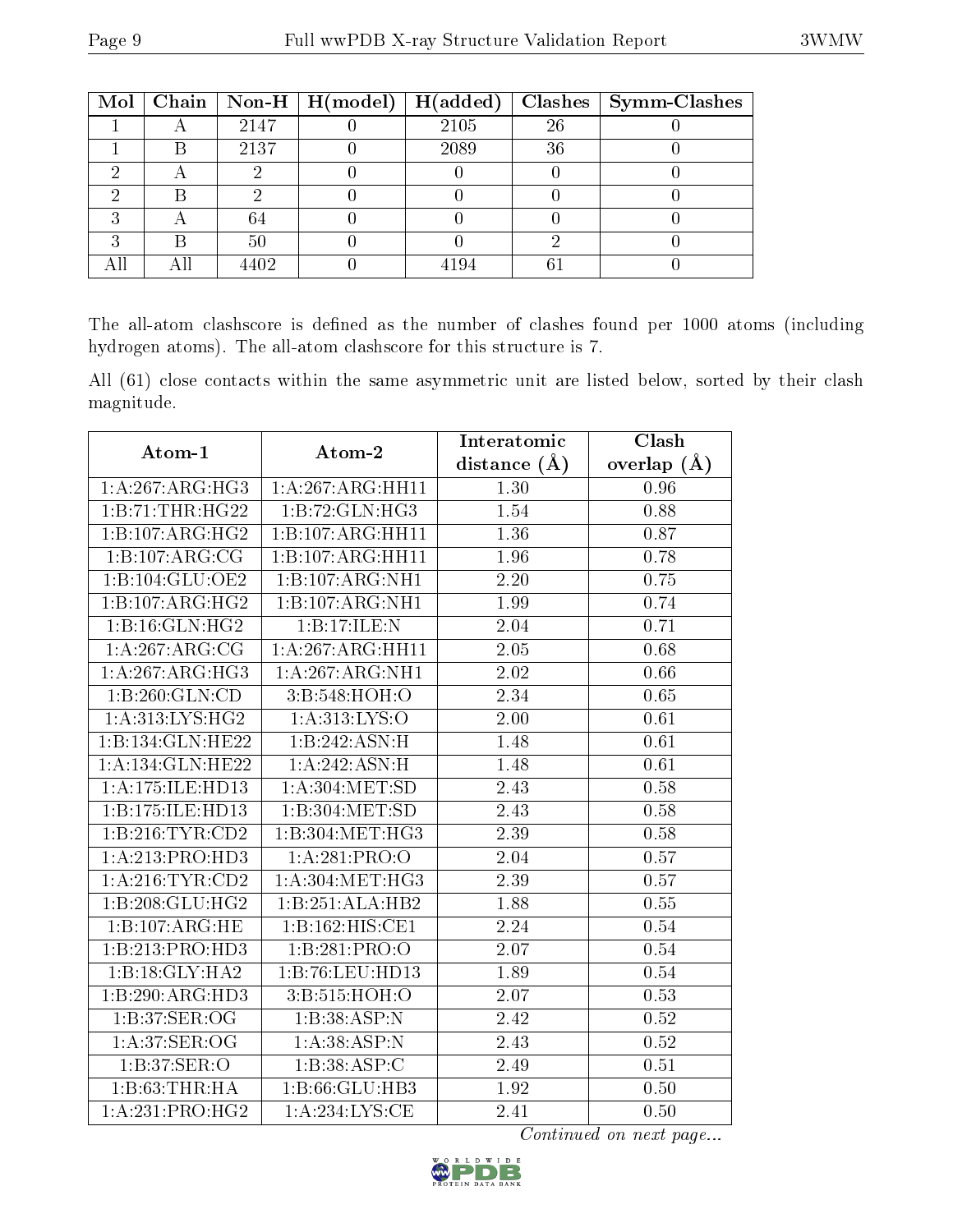|                             |                    | Interatomic       | Clash         |
|-----------------------------|--------------------|-------------------|---------------|
| Atom-1                      | Atom-2             | distance $(A)$    | overlap $(A)$ |
| 1:A:231:PRO:HG2             | 1: A:234:LYS:HE2   | 1.93              | 0.49          |
| 1:B:207:LYS:H               | 1:B:274:GLN:NE2    | 2.12              | 0.47          |
| 1: A: 100: LEU: HD13        | 1: B:89: GLN: HG2  | 1.95              | 0.47          |
| 1:A:87:ALA:HB3              | 1: A:88: PRO:HD3   | 1.96              | 0.47          |
| 1:B:312:LEU:O               | 1:B:313:LYS:HB2    | 2.15              | 0.47          |
| 1: A:309: LEU:O             | 1: A:313: LYS:N    | 2.48              | 0.47          |
| 1:B:20:GLU:HG2              | 1:B:178:LYS:HE3    | 1.98              | 0.46          |
| 1:B:16:GLN:HG2              | 1:B:17:ILE:H       | 1.79              | 0.46          |
| 1:A:16:GLN:N                | 1: A:179:THR:HG1   | 2.13              | 0.45          |
| 1: A:10: ILE: HG23          | 1: A:76: LEU: HD22 | 1.99              | 0.45          |
| 1:B:205:PHE:CD1             | 1:B:206:LEU:HD13   | 2.52              | 0.45          |
| 1:B:29:TYR:OH               | 1:B:229:GLU:OE1    | 2.29              | 0.45          |
| $1:A:207:LYS:\overline{H}$  | 1:A:274:GLN:NE2    | 2.15              | 0.44          |
| 1:B:237:GLU:HB3             | 1: B:241: TYR: CZ  | 2.53              | 0.44          |
| 1: A:205:PHE:CD1            | 1: A:206:LEU:HD13  | 2.53              | 0.43          |
| 1:A:115:PHE:HB2             | 1: A:228: MET:HE2  | 2.00              | 0.43          |
| 1:A:175:ILE:CD1             | 1: A:304: MET:SD   | 3.06              | 0.43          |
| 1: A:216:TYR:CG             | 1: A:304:MET:HG3   | 2.53              | 0.43          |
| 1: A:87: ALA: N             | 1: A:88: PRO:CD    | 2.83              | 0.42          |
| 1:B:175:ILE:CD1             | 1:B:304:MET:SD     | 3.06              | 0.42          |
| 1:B:216:TYR:CG              | 1:B:304:MET:HG3    | $\overline{2.54}$ | 0.42          |
| 1:A:237:GLU:HB3             | 1: A:241:TYR:CZ    | 2.54              | 0.42          |
| 1: A: 185: THR: CG2         | 1:A:277:ALA:HB2    | 2.49              | 0.42          |
| 1: A:217: MET:HB3           | 1: A:218: PRO:HD3  | 2.02              | 0.41          |
| 1:B:251:ALA:O               | 1:B:254:ALA:HB3    | 2.20              | 0.41          |
| $1:B:\overline{181:PRO:HA}$ | 1:B:182:GLY:HA2    | 1.95              | 0.41          |
| 1: B: 185: THR: CG2         | 1:B:277:ALA:HB2    | 2.51              | 0.41          |
| 1:B:217:MET:HB3             | 1:B:218:PRO:HD3    | 2.03              | 0.41          |
| 1:B:105:LEU:CD2             | 1:B:105:LEU:C      | 2.90              | 0.41          |
| 1:B:105:LEU:HD23            | 1:B:109:THR:HG23   | 2.03              | 0.41          |
| 1:B:115:PHE:HB2             | 1:B:228:MET:HE2    | 2.02              | 0.40          |
| 1:B:36:THR:HG23             | 1:B:37:SER:N       | 2.36              | 0.40          |
| 1:A:188:TYR:CD1             | 1:A:206:LEU:HD22   | 2.57              | 0.40          |

Continued from previous page...

There are no symmetry-related clashes.

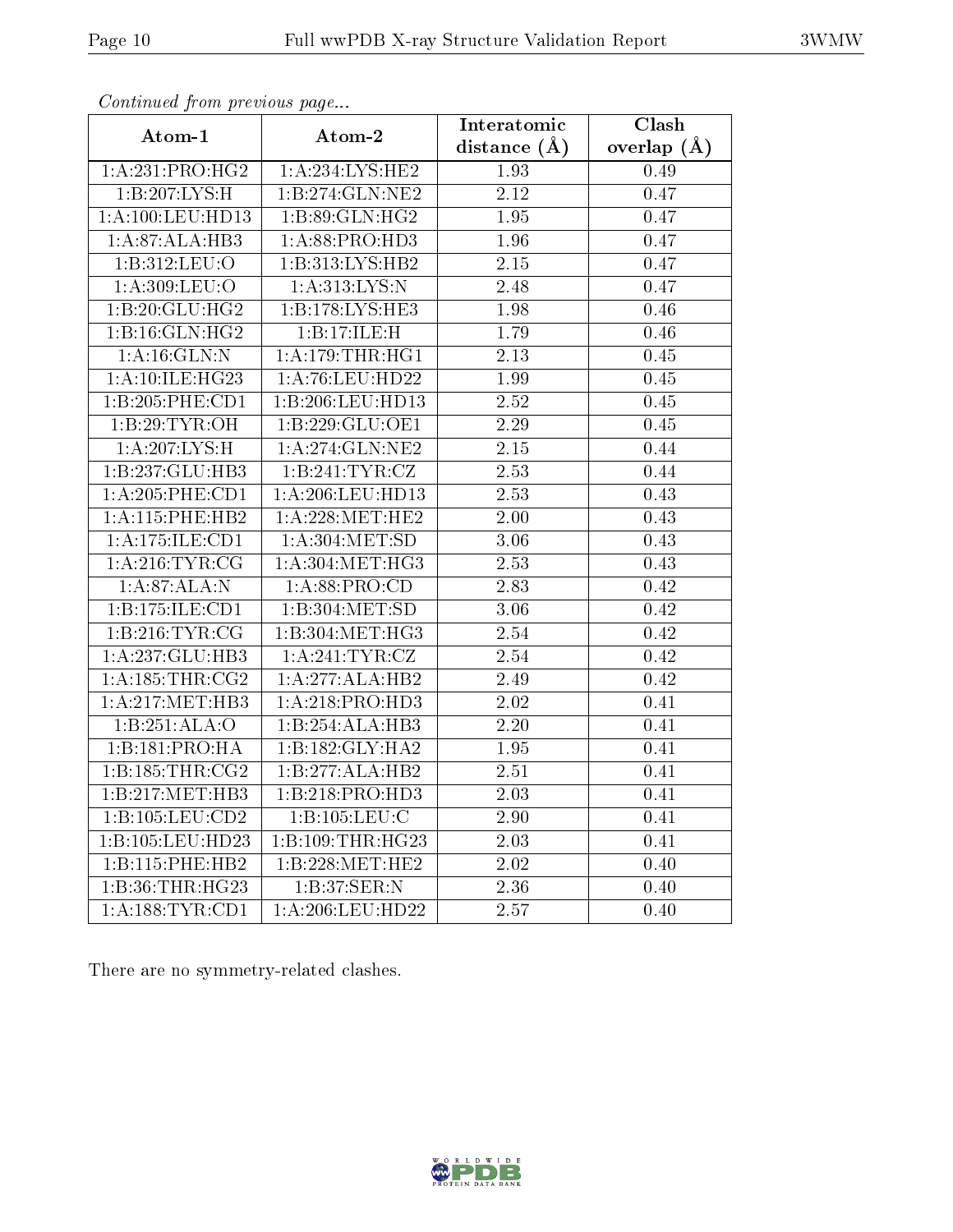## 5.3 Torsion angles (i)

### 5.3.1 Protein backbone  $(i)$

In the following table, the Percentiles column shows the percent Ramachandran outliers of the chain as a percentile score with respect to all X-ray entries followed by that with respect to entries of similar resolution.

The Analysed column shows the number of residues for which the backbone conformation was analysed, and the total number of residues.

| Mol | $\mid$ Chain | Analysed                                | Favoured   Allowed   Outliers |           |          | Percentiles |             |
|-----|--------------|-----------------------------------------|-------------------------------|-----------|----------|-------------|-------------|
|     |              | $269/358$ (75\%)   261 (97\%)   7 (3\%) |                               |           | $1(0\%)$ | 34          | $\sqrt{37}$ |
|     |              | $270/358$ (75\%)   255 (94\%)           |                               | $14(5\%)$ | $1(0\%)$ | 34          | 37          |
| All | All          | $539/716$ (75\%)   516 (96\%)           |                               | $-21(4%)$ | $2(0\%)$ | 34          | 137         |

All (2) Ramachandran outliers are listed below:

| Mol | Chain | Res | Type |
|-----|-------|-----|------|
|     |       |     |      |
|     |       |     |      |

#### 5.3.2 Protein sidechains  $(i)$

In the following table, the Percentiles column shows the percent sidechain outliers of the chain as a percentile score with respect to all X-ray entries followed by that with respect to entries of similar resolution.

The Analysed column shows the number of residues for which the sidechain conformation was analysed, and the total number of residues.

| Mol | Chain | Analysed         | Rotameric    | Outliers  | Percentiles           |
|-----|-------|------------------|--------------|-----------|-----------------------|
|     |       | $221/278$ (80\%) | 205(93%)     | 16 $(7%)$ | 12<br>14 <sup>°</sup> |
|     | В     | $217/278$ (78%)  | $198(91\%)$  | $19(9\%)$ | 8<br>10 <sup>1</sup>  |
| All | All   | $438/556$ (79\%) | 403 $(92\%)$ | $35(8\%)$ | 10<br>12              |

All (35) residues with a non-rotameric sidechain are listed below:

| Mol | Chain | Res | Type       |
|-----|-------|-----|------------|
|     |       |     | LYS        |
|     |       | 16  | <b>GLN</b> |
|     |       | 23  | LEU        |
|     |       | 25  | LEU        |

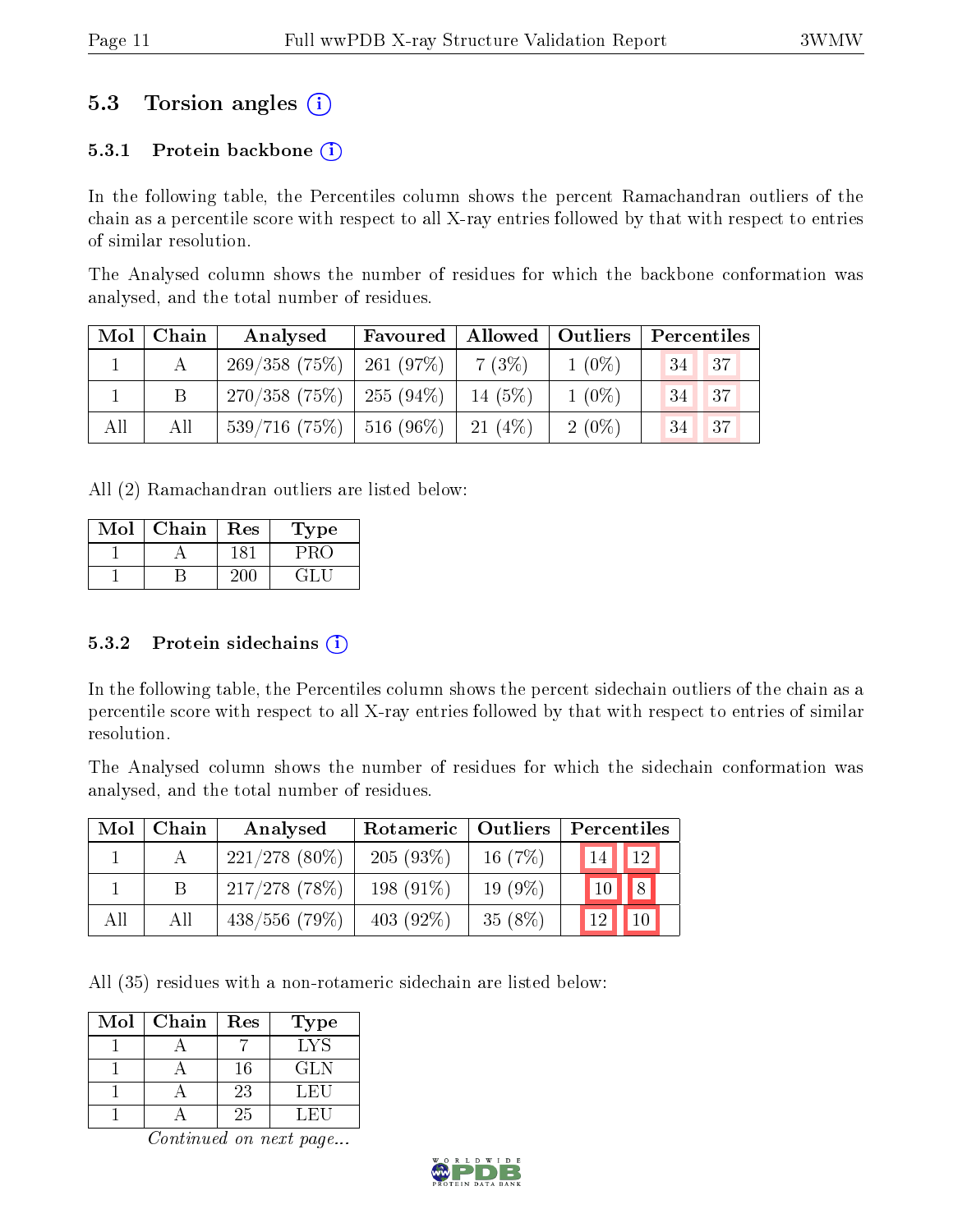| Mol            | Chain                   | $\operatorname{Res}% \left( \mathcal{N}\right) \equiv\operatorname{Res}(\mathcal{N}_{0})\cap\mathcal{N}_{1}$ | $\mathrm{Type}$           |
|----------------|-------------------------|--------------------------------------------------------------------------------------------------------------|---------------------------|
| $\overline{1}$ | $\overline{\rm A}$      | 38                                                                                                           | $\overline{\text{ASP}}$   |
| $\mathbf{1}$   | $\overline{\rm A}$      | 60                                                                                                           | $\overline{\text{GLU}}$   |
| $\overline{1}$ | $\overline{A}$          | $\overline{76}$                                                                                              | $\overline{\text{LEU}}$   |
| $\overline{1}$ | $\overline{A}$          | $\overline{89}$                                                                                              | $\overline{\text{GLN}}$   |
| $\overline{1}$ | $\overline{A}$          | $\overline{94}$                                                                                              | $\overline{\text{LEU}}$   |
| $\mathbf{1}$   | $\overline{A}$          | 107                                                                                                          | $AR\overline{G}$          |
| $\mathbf{1}$   | $\overline{A}$          | 108                                                                                                          | $\overline{\text{GLN}}$   |
| $\overline{1}$ | $\overline{A}$          | 111                                                                                                          | LEU                       |
| $\overline{1}$ | $\overline{A}$          | 206                                                                                                          | LEU                       |
| $\overline{1}$ | $\overline{A}$          | 267                                                                                                          | $\overline{\rm{ARG}}$     |
| $\mathbf{1}$   | $\overline{\rm A}$      | 278                                                                                                          | $\overline{\text{GLN}}$   |
| $\overline{1}$ | $\overline{A}$          | $\overline{313}$                                                                                             | $\overline{\text{LYS}}$   |
| $\mathbf{1}$   | $\overline{\mathrm{B}}$ | $\overline{5}$                                                                                               | $\overline{\text{LYS}}$   |
| $\mathbf{1}$   | $\overline{\mathrm{B}}$ | 16                                                                                                           | $\overline{\text{GLN}}$   |
| $\mathbf 1$    | $\overline{\mathrm{B}}$ | $\overline{25}$                                                                                              | LEU                       |
| $\overline{1}$ | $\overline{\mathrm{B}}$ | $\overline{35}$                                                                                              | $\overline{\text{ILE}}$   |
| $\overline{1}$ | $\overline{\mathrm{B}}$ | $\overline{36}$                                                                                              | THR                       |
| $\mathbf{1}$   | $\overline{\mathrm{B}}$ | $\overline{71}$                                                                                              | <b>THR</b>                |
| $\overline{1}$ | $\overline{\mathrm{B}}$ | $\overline{8}9$                                                                                              | $\overline{\text{GLN}}$   |
| $\overline{1}$ | $\overline{\mathrm{B}}$ | 94                                                                                                           | LEU                       |
| $\mathbf 1$    | $\overline{\mathrm{B}}$ | 105                                                                                                          | LEU                       |
| $\overline{1}$ | $\overline{\mathrm{B}}$ | $\overline{107}$                                                                                             | $\overline{\rm ARG}$      |
| $\mathbf 1$    | $\overline{\mathrm{B}}$ | 112                                                                                                          | $\overline{\text{GLU}}$   |
| $\mathbf 1$    | $\overline{\mathrm{B}}$ | $\overline{178}$                                                                                             | $\overline{\text{LYS}}$   |
| $\mathbf 1$    | $\overline{\mathrm{B}}$ | 206                                                                                                          | LEU                       |
| $\mathbf 1$    | $\overline{\mathrm{B}}$ | 246                                                                                                          | $\overline{\text{MET}}$   |
| $\overline{1}$ | $\overline{\mathrm{B}}$ | 247                                                                                                          | $\overline{\text{SER}}$   |
| $\mathbf{1}$   | $\overline{\mathrm{B}}$ | 278                                                                                                          | $\overline{\text{GLN}}$   |
| $\mathbf{1}$   | $\overline{\mathrm{B}}$ | $\overline{298}$                                                                                             | $\overline{\text{GLN}}$   |
| $\overline{1}$ | $\overline{\mathrm{B}}$ | 309                                                                                                          | LEU                       |
| $\overline{1}$ | $\overline{\mathrm{B}}$ | $\overline{313}$                                                                                             | $\overline{\mathrm{LYS}}$ |

Continued from previous page...

Some sidechains can be flipped to improve hydrogen bonding and reduce clashes. All (14) such sidechains are listed below:

| Mol | Chain | Res | <b>Type</b> |
|-----|-------|-----|-------------|
|     |       | 16  | <b>GLN</b>  |
|     |       | 33  | <b>ASN</b>  |
|     | А     | 108 | GLN         |
|     |       | 134 | <b>GLN</b>  |
|     |       | 159 | <b>HIS</b>  |
|     |       | 274 | <b>GLN</b>  |
|     |       | 16  | <b>GLN</b>  |

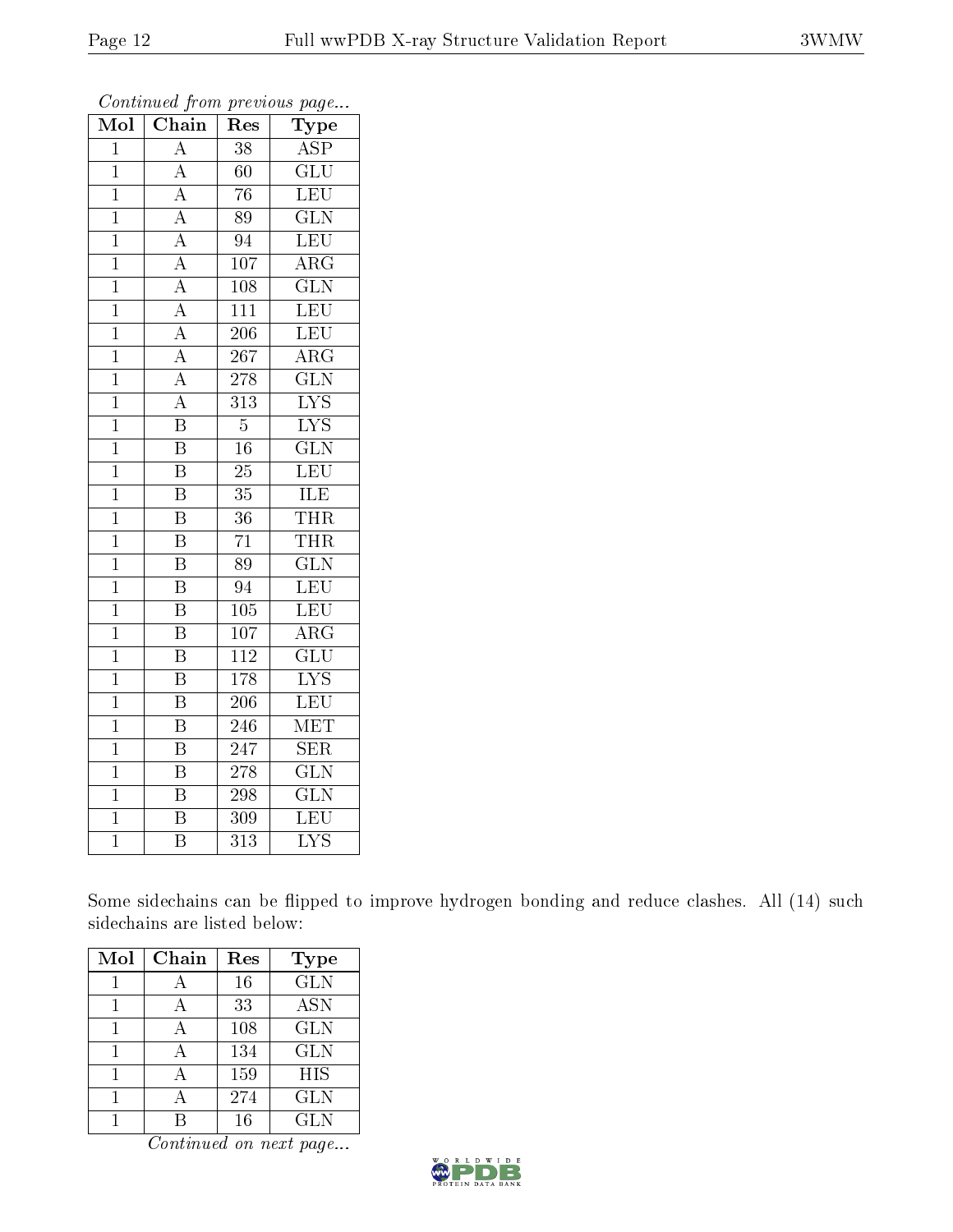Continued from previous page...

| Mol | Chain | Res | <b>Type</b> |
|-----|-------|-----|-------------|
|     | В     | 33  | <b>ASN</b>  |
|     | R     | 68  | HIS         |
|     | В     | 108 | GLN         |
|     | В     | 134 | <b>GLN</b>  |
|     |       | 159 | HIS         |
|     | К     | 274 | GLN         |
|     |       | 278 | <b>GLN</b>  |

#### 5.3.3 RNA (i)

There are no RNA molecules in this entry.

### 5.4 Non-standard residues in protein, DNA, RNA chains (i)

There are no non-standard protein/DNA/RNA residues in this entry.

### 5.5 Carbohydrates  $(i)$

There are no carbohydrates in this entry.

## 5.6 Ligand geometry (i)

Of 4 ligands modelled in this entry, 4 are monoatomic - leaving 0 for Mogul analysis.

There are no bond length outliers.

There are no bond angle outliers.

There are no chirality outliers.

There are no torsion outliers.

There are no ring outliers.

No monomer is involved in short contacts.

## 5.7 [O](https://www.wwpdb.org/validation/2017/XrayValidationReportHelp#nonstandard_residues_and_ligands)ther polymers  $(i)$

There are no such residues in this entry.

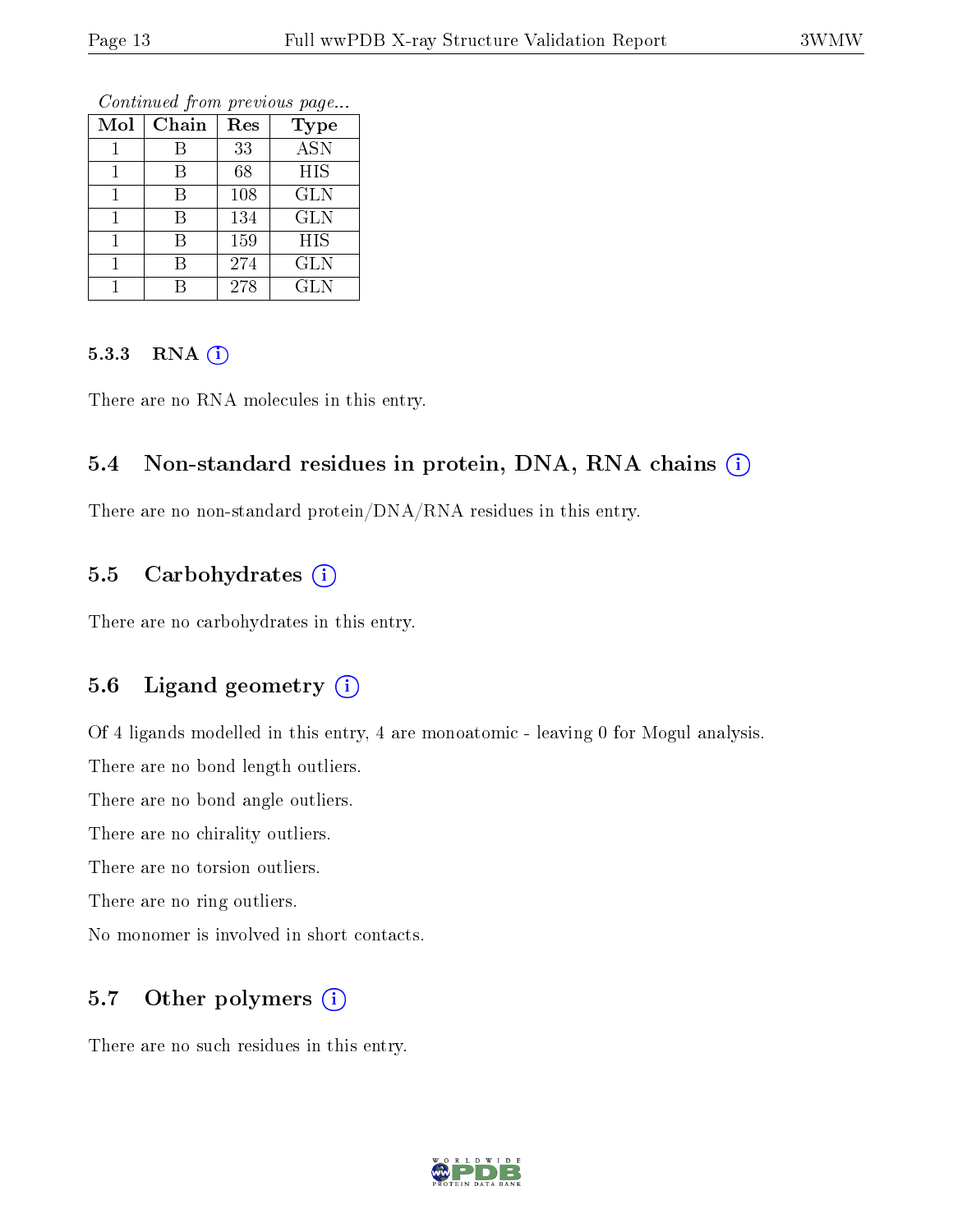# 5.8 Polymer linkage issues (i)

There are no chain breaks in this entry.

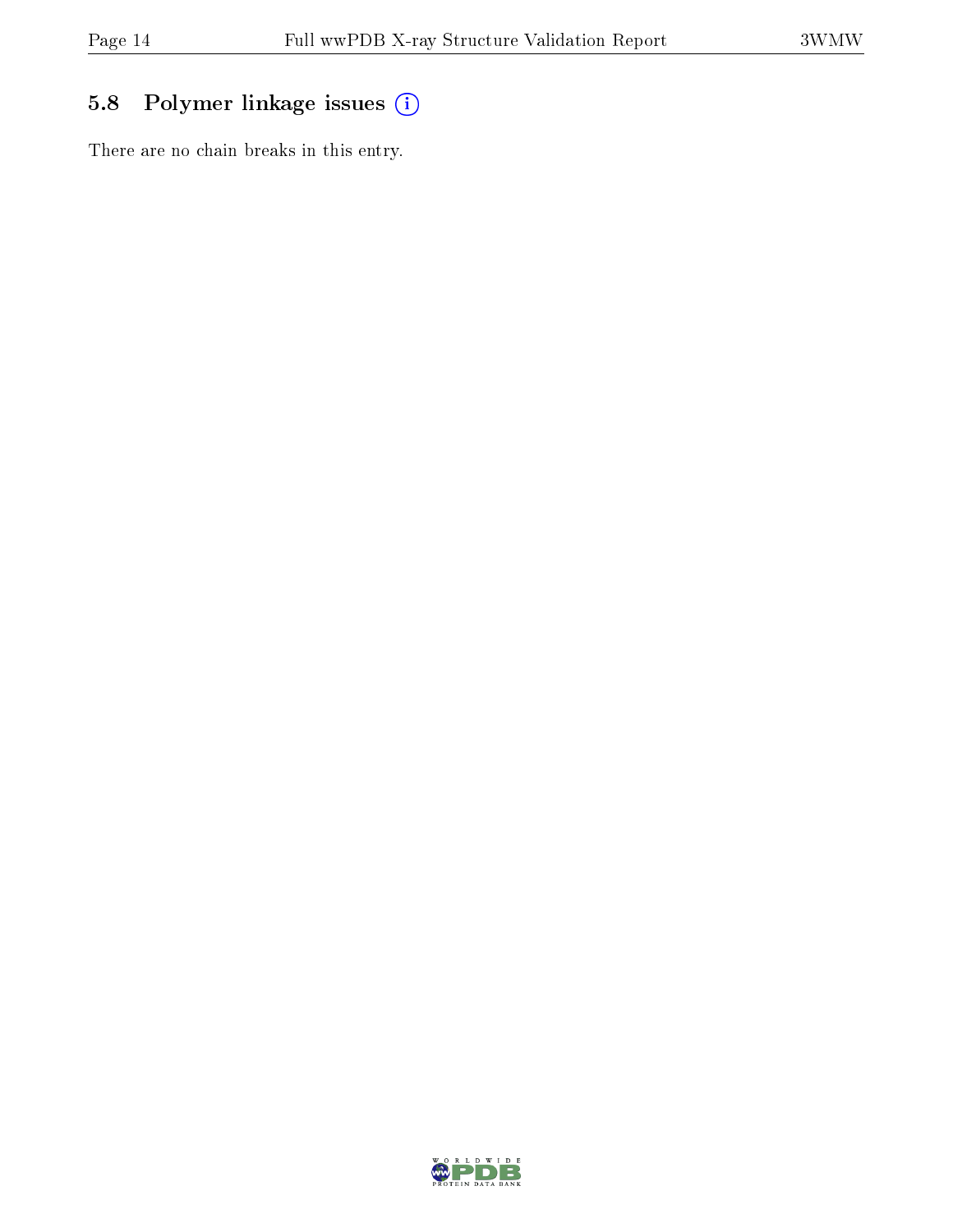# 6 Fit of model and data  $(i)$

## 6.1 Protein, DNA and RNA chains  $(i)$

In the following table, the column labelled  $#RSRZ> 2'$  contains the number (and percentage) of RSRZ outliers, followed by percent RSRZ outliers for the chain as percentile scores relative to all X-ray entries and entries of similar resolution. The OWAB column contains the minimum, median,  $95<sup>th</sup>$  percentile and maximum values of the occupancy-weighted average B-factor per residue. The column labelled ' $Q< 0.9$ ' lists the number of (and percentage) of residues with an average occupancy less than 0.9.

|     | $Mol$   Chain | Analysed         | $^{\circ}$ <rsrz></rsrz> | $\#\text{RSRZ}\text{>2}$ |                                                     | $OWAB(A^2)$     | $\rm Q\textcolor{black}{<}0.9$ |
|-----|---------------|------------------|--------------------------|--------------------------|-----------------------------------------------------|-----------------|--------------------------------|
|     |               | 1277/358(77%)    | 0.07                     | $6(2\%)$ 62              | $\begin{array}{ c c } \hline \hline 65 \end{array}$ | 16, 29, 66, 108 |                                |
|     |               | 278/358(77%)     | 0.21                     | $10(3\%)$ 42             | 44                                                  | 18, 34, 79, 99  |                                |
| All | All           | $555/716$ (77\%) | 0.14                     | $16(2\%)$ 51             | 55                                                  | 16, 31, 73, 108 |                                |

All (16) RSRZ outliers are listed below:

| Mol            | Chain              | $\operatorname{Res}% \left( \mathcal{N}\right) \equiv\operatorname{Res}(\mathcal{N}_{0},\mathcal{N}_{0})$ | <b>Type</b>             | $_{\rm RSRZ}$ |
|----------------|--------------------|-----------------------------------------------------------------------------------------------------------|-------------------------|---------------|
| 1              | А                  | 87                                                                                                        | ALA                     | 8.9           |
| $\mathbf{1}$   | B                  | 67                                                                                                        | $\rm{ARG}$              | $5.2\,$       |
| $\mathbf{1}$   | B                  | 63                                                                                                        | THR                     | 3.1           |
| $\mathbf 1$    | А                  | 16                                                                                                        | GLN                     | 3.0           |
| $\mathbf{1}$   | B                  | 108                                                                                                       | <b>GLN</b>              | 2.8           |
| $\mathbf{1}$   | B                  | 182                                                                                                       | <b>GLY</b>              | 2.8           |
| $\mathbf{1}$   | Β                  | 66                                                                                                        | GLU                     | 2.7           |
| $\mathbf{1}$   | B                  | 59                                                                                                        | <b>GLY</b>              | 2.7           |
| $\mathbf 1$    | Β                  | 69                                                                                                        | GLY                     | 2.6           |
| $\mathbf{1}$   | B                  | 15                                                                                                        | $\overline{\text{GLY}}$ | 2.6           |
| $\mathbf{1}$   | $\overline{A}$     | 88                                                                                                        | PRO                     | 2.5           |
| $\mathbf{1}$   | А                  | 181                                                                                                       | PRO                     | 2.4           |
| $\mathbf{1}$   | B                  | 71                                                                                                        | $\rm THR$               | 2.3           |
| $\mathbf 1$    | $\overline{A}$     | 185                                                                                                       | THR                     | 2.2           |
| $\mathbf{1}$   | $\overline{\rm A}$ | 179                                                                                                       | THR                     | 2.0           |
| $\overline{1}$ | B                  | 197                                                                                                       | VAL                     | $2.0\,$       |

## 6.2 Non-standard residues in protein, DNA, RNA chains  $(i)$

There are no non-standard protein/DNA/RNA residues in this entry.